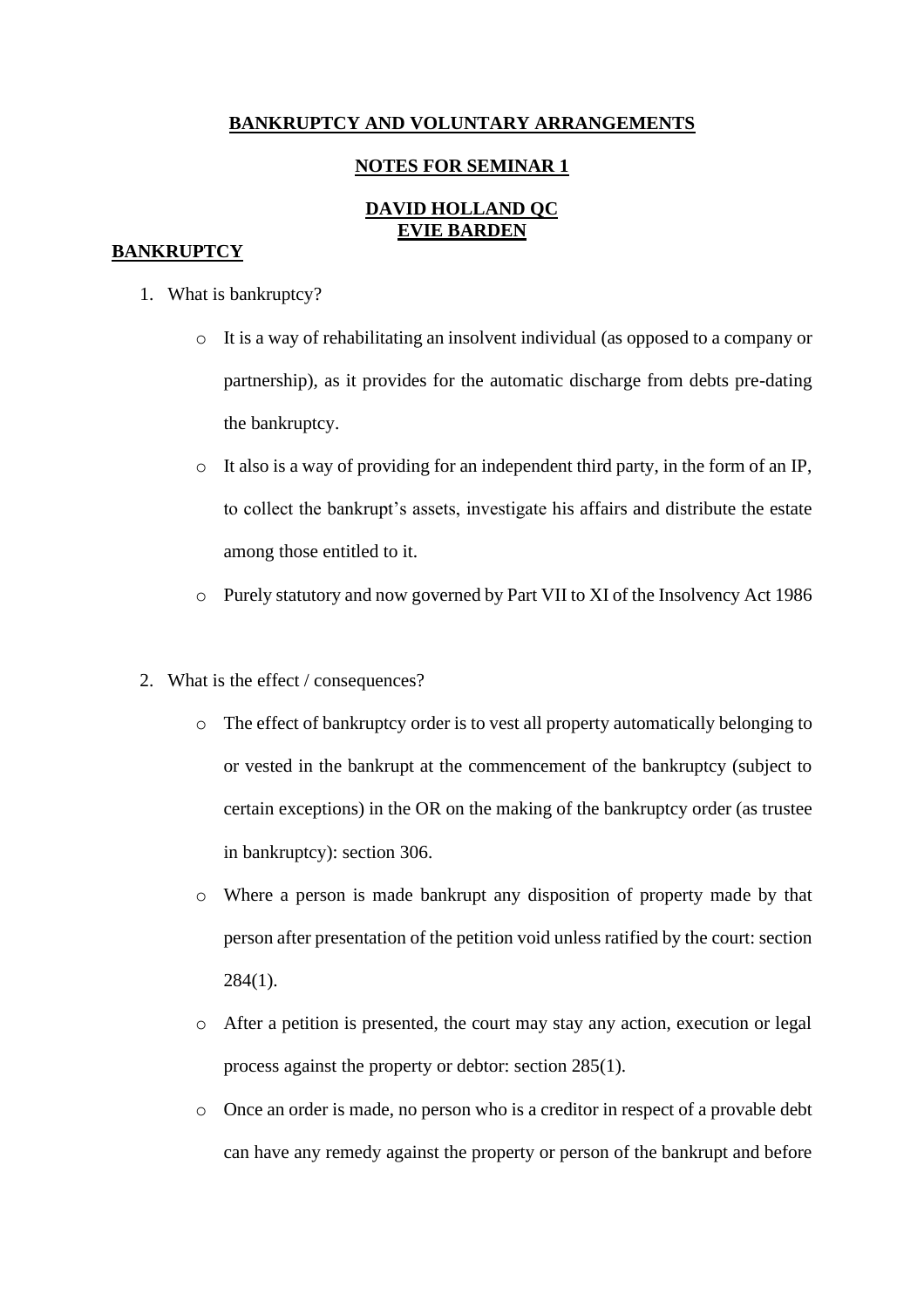discharge they cannot commence any action or legal proceedings without consent form the court: section 285(3). The creditors are limited to proving in the bankruptcy for a dividend.

- 3. How long does it last?
	- o It starts with the day on which the order is made and lasts until the individual is discharged which occurs automatically at the end of one year beginning with the date on which bankruptcy commences: section 278 and 279(1).
	- o The court can extend that period until the end of a specified period or a specified condition if the bankrupt has failed or failing to comply with an obligation under IA: section 279(3):
		- Normally, this is where the bankrupt is not co-operating with the trustee.
	- o The effect of discharge is to release the bankrupt from all bankruptcy debts but has no effect on the functions of the trustee and provisions of the IA for the trustee to carry out those functions: section 281(11).

I.e. the trustee can continue to collect in bankruptcy assets, bring claims and distribute property and the creditors can prove after that date.

- o At high level, bankruptcy debts are debts or liabilities which the bankrupt is subject to at the commencement of the bankruptcy (that is the date of the BO section 278) or which he may become subject to after the commencement of the bankruptcy by virtue of an obligation incurred before the commencement of the bankruptcy: section 382(1).
- 4. How do you make someone bankrupt?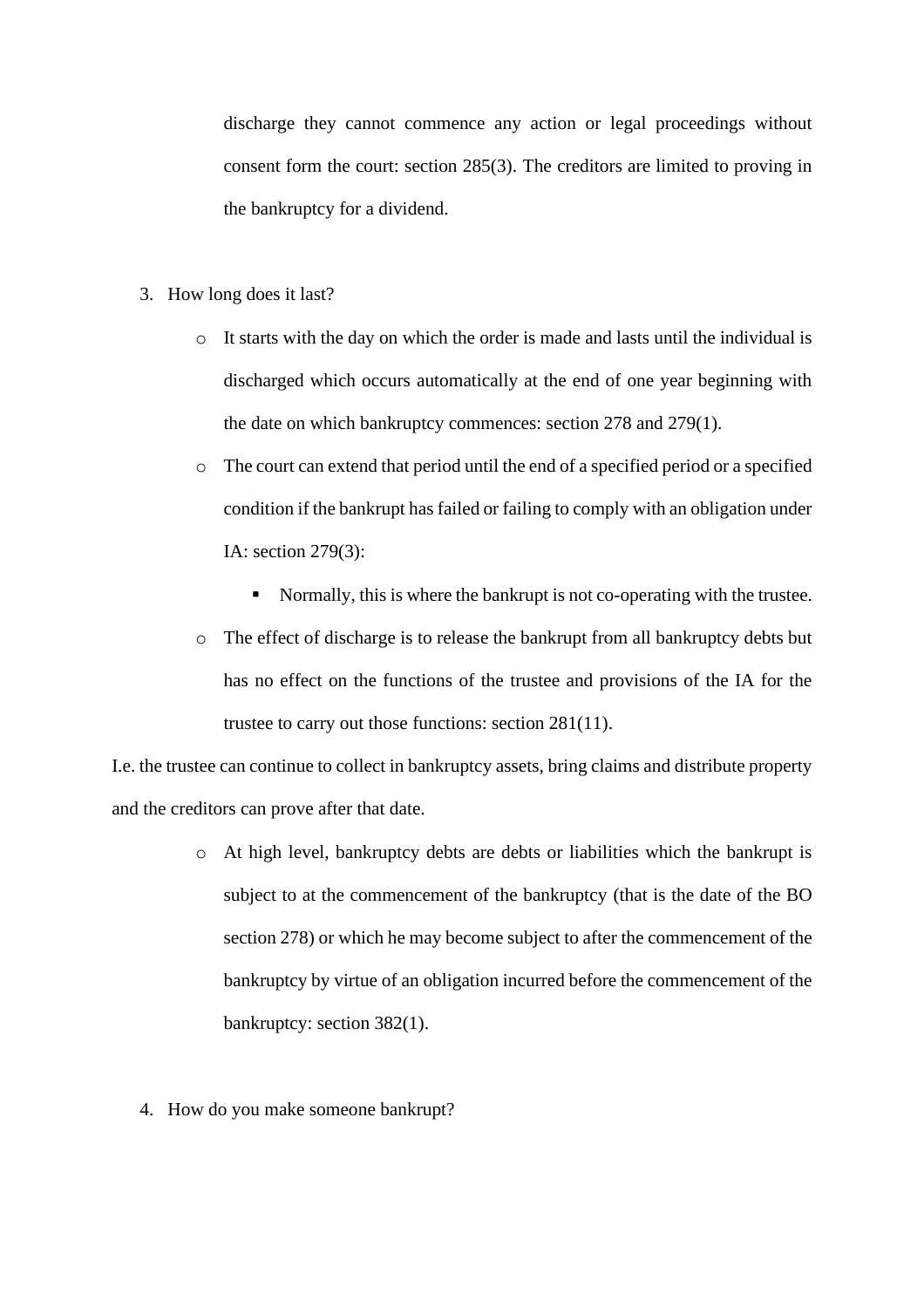- o A petition can be presented by a creditor (and certain other categories of persons including an IVA supervisor): section 264.
- o It must be in respect of a debt that equals or exceeds £5,000, is liquidated, payable immediately or at some certain future time and is unsecured: section 267(2). Liquidated means a debt which is ascertained or ascertainable by some contractual formula or machinery (*McGuinness v Norwich & Peterborough Building Society* [2011] EWCA Civ 1286)

e.g. no solicitors' fees (unless taxed or agreed or there is an estoppel) or service charges (unless fixed by a contractual formula) but rent is and a guarantee liability may be (depending on wording of contract).

- o The debtor must be unable to pay or have no reasonable prospect of being able to pay-section 267(2)
- o This means that:
	- the creditor has served a document called as statutory demand on the debtor;
	- 3 weeks have elapsed, and
	- it has neither been set aside nor has the debt been paid, secured or compounded for (and there is no outstanding application to set aside the statutory demand) section 267(2)(c), (d) and section 268.

NB If the alleged debtor disagrees that he owes the money then he has to apply to the court to set aside the SD

> o The court will not make a bankruptcy order unless it is satisfied the debt is one which was payable at the date of presentation or has since become payable and has neither been paid nor secured nor compounded for or there is no reasonable prospect of being able to pay it when it falls due: section 271(1).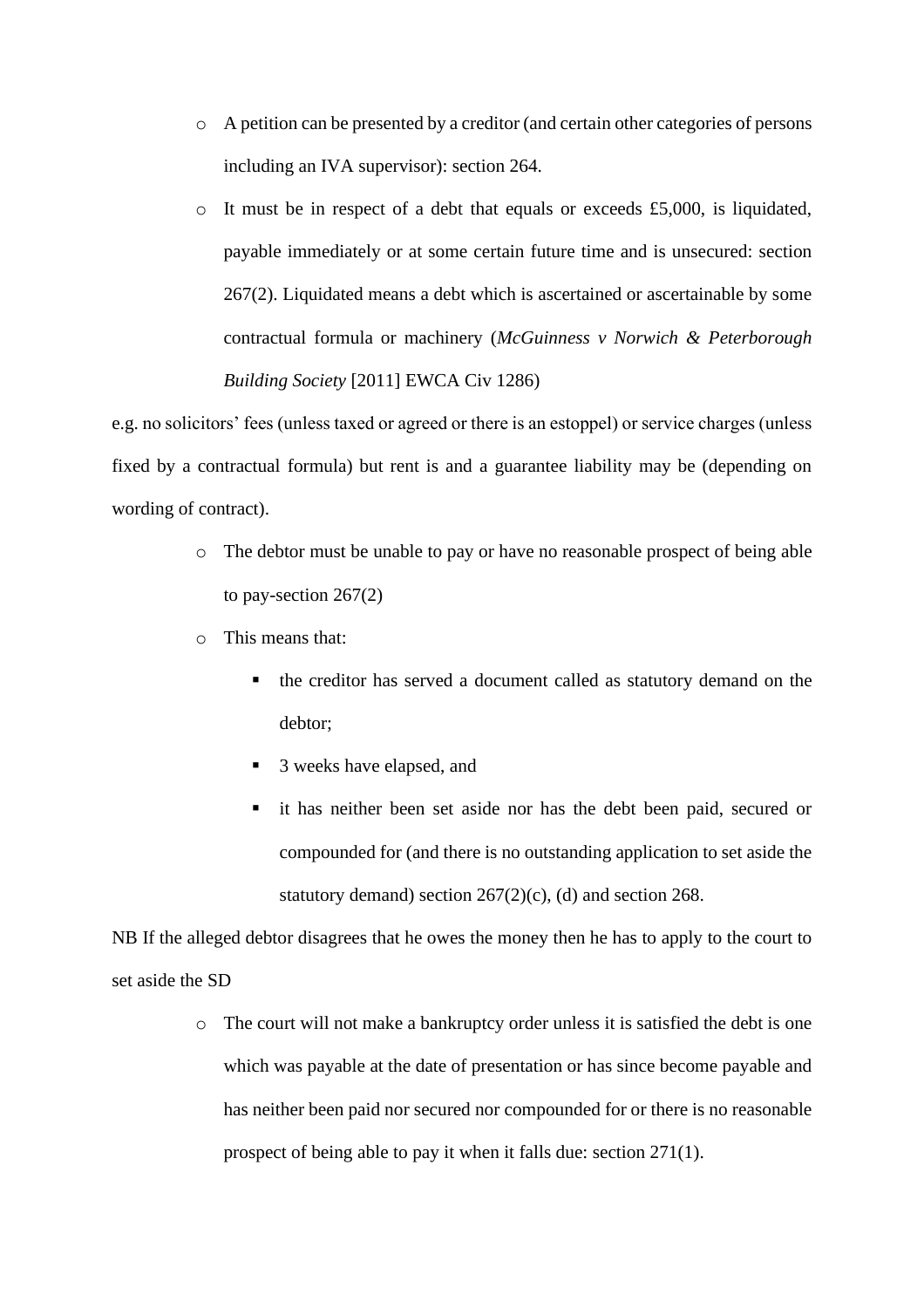- o The court can dismiss the petition if it is satisfied the debtor is able to pay all the debts or is satisfied the debtor has made an offer to secure or compound the debt and the creditor has unreasonably refused the offer: section 271(3).
- 5. Can it be challenged and, if so, on what grounds and how?
- o Save for the usual ways that you can appeal an order of the court, a bankruptcy ordered can be 'annulled', under section 282 or 'rescinded', under section 375 (rescission does not apply to decisions to approve a VA because they are not orders of the court).
	- o Annulment is discretionary and there are two bases on which the court can exercise its discretion:
		- If, on grounds existing at the time when the order was made, it is satisfied that the order ought not to have been made: section 282(1)(a).
		- The bankruptcy debts and expenses have all been paid or secured for to the satisfaction of the court: section 282(1)(b).
	- o Court can annul whether or not the bankrupt has been discharged and the effect is that the bankrupt's estate will revert to the bankrupt (on such terms as the court may direct) subject to any sale or disposition being valid: section 282(4).
	- o Rescission is also discretionary. It will be exercised only in exceptional circumstances, particularly where there are events which have occurred since the original court made its order and/or there were facts which were not brought to the court's attention. CPR 39.3(3)-(5) are relevant although not formally engaged.
	- 6. How does a BO affect the landlord and tenant relationship?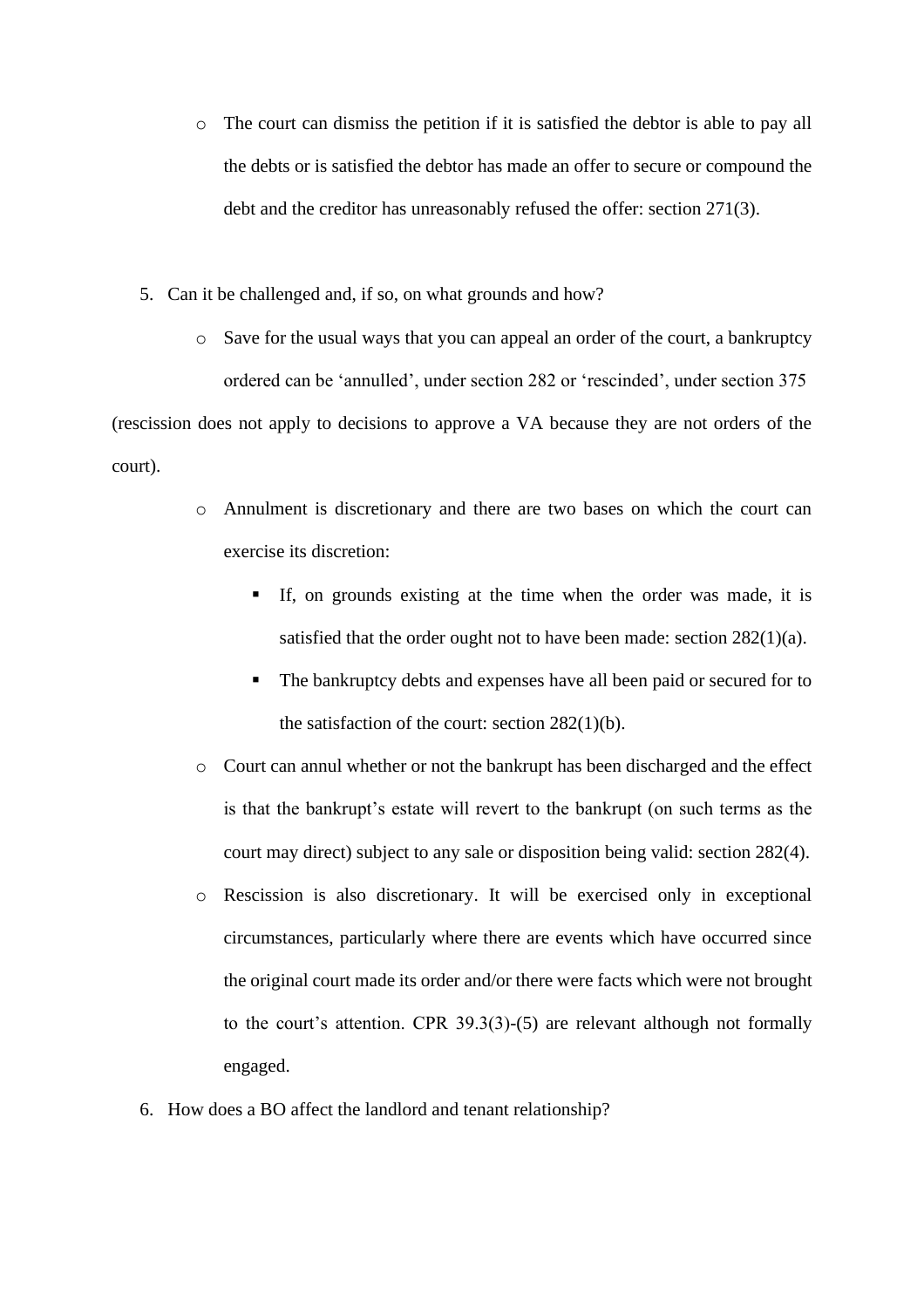- o After BO landlord cannot issue a money claim for payment of rent or any other type of proceedings claiming a provable debt without leave-section 285(3) but
- o L can issue proceedings for forfeiture, including on the ground of arrears of rent – *Ezekiel v Orakpo* [1977] QB 260 and *Places for People Homes Ltd v Sharples*  [2012] Ch 382.
- o L can peaceably re-enter if that right is otherwise available-*Re Lomax Leisure*  [2000] Ch 502 and *Razzaq v Pala* [1997] 1 WLR 1336*.*
- o CRAR is exercisable but only for up to 6 months' rent before the commencement-section 347.
- o Section 6 of the Law of Distress Amendment Act 1908 has been abolished so L cannot collect rent from a sub-tenant unless CRAR is exercisable and L can use section 81 of the Tribunals, Courts and Enforcement Act 2007.

## **VOLUNTARY ARRANGEMENTS**

- 7. What is a voluntary arrangement?
	- o Two different types: CVAs for companies (governed by Part 1 of the Insolvency Act 1986); IVA for individuals (governed by Part VIII of IA 1986)
	- o Essentially a statutorily recognized binding agreement between a company or individual and its/his unsecured creditors whereby the debtor agrees to pay and (provided 75% by value of those creditors agree and 50% of unconnected creditors) the creditors are bound to accept a lesser sum over a longer period than the creditors might otherwise be able to claim.
	- o The concept of the voluntary arrangement was introduced by the Insolvency Act 1986 for companies. Prior to that, only individuals could enter into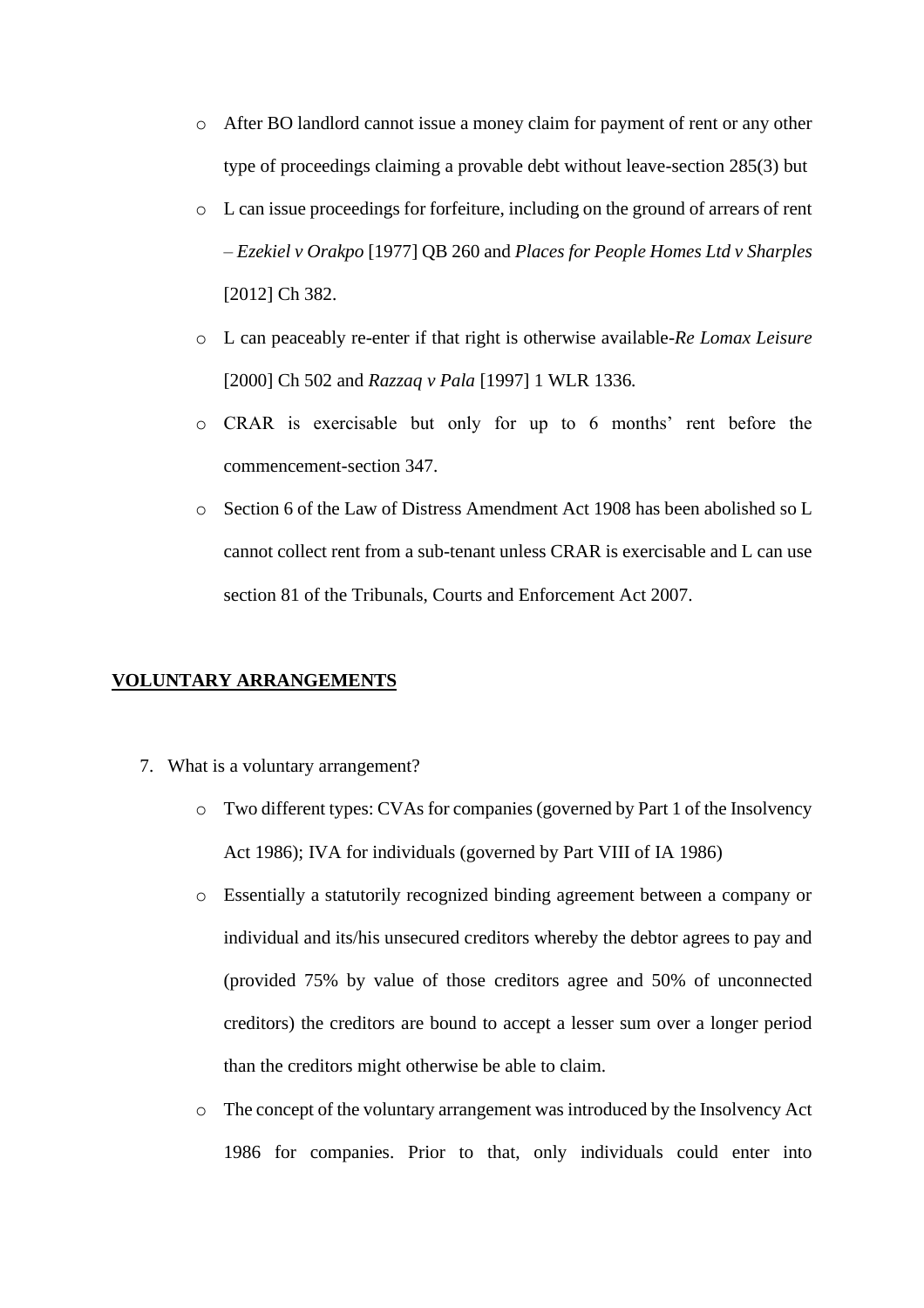arrangements with their creditors for the composition of debts. Companies had to get the consent of each creditor, unless it went through either a scheme of liquidation and reconstruction under section 582 of the Companies Act 1985; a scheme of compromise or arrangement under sections 425 – 427 of the Companies Act 1985; or a binding arrangement under section 601 of the Companies Act 1985. Individuals could use the Deeds of Arrangements Act 1914 to come to an agreement with their creditors and voluntary arrangements were introduced a more effective way to reach of composition of debts.

- o The aim is to find a binding solution with creditors who the debtor could not otherwise pay and avoid the need to go into formal insolvency.
- o Three quarters of the creditors by value can bind the minority creditors into an arrangement even if they do not consent: IR 15.34(3) (companies) and (6) (individuals).
- o The arrangement then effects a valid compromise of the debts subject to the VA.
- 8. How does it work?
	- o The directors or individual have the burden of taking the initiative to set up the VA: section 1(1) (companies) and section 256A (individuals).
	- o If the company is in administration or liquidation, the office-holder may also make a proposal: section 1(2) of the IA.
	- o A proposal is formulated and then voted on by creditors (and in the case of a company its members). If the proposal is accepted, the scheme becomes binding on the debtor and all its creditors – even dissenting creditors or those who did not vote (or even get notification of the proposal).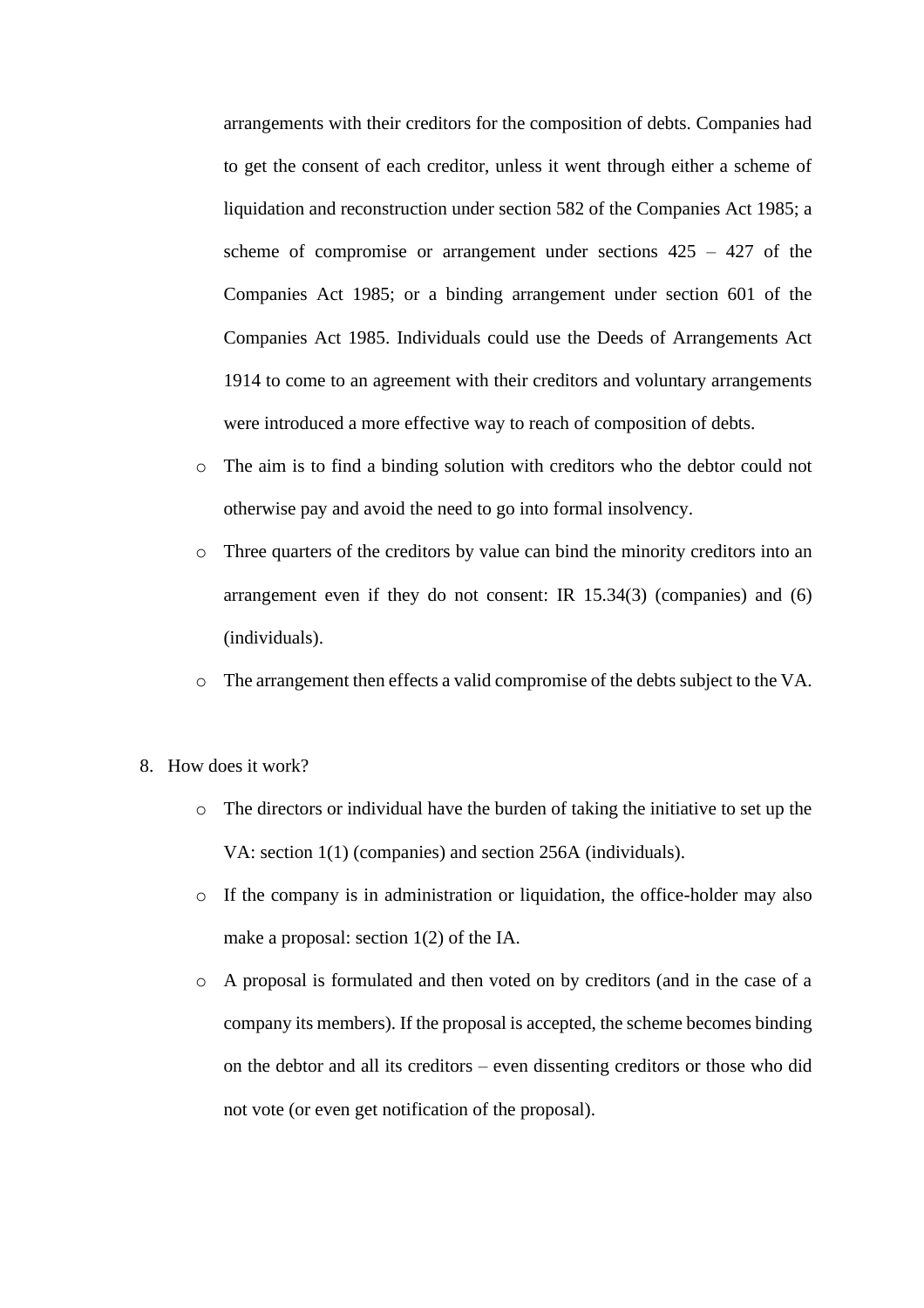- $\circ$  A supervisor then administers the VA: section 7(2) (companies) and section 263(2) (individuals). The supervisor will hold the funds collected on trust for the creditors entitled under the arrangement but the property of the company/individual does not vest in the supervisor.
- o If a company goes into liquidation or an individual is made bankrupt post VA (*Re NT Gallagher & Sons Ltd* [2002] EWCA Civ 404):
	- Funds collected by the supervisor would generally be held on trust exclusively for the VA participants.
	- Whether this is the case depends on the terms of the arrangement itself. At its heart, VAs are a matter of contract.
	- **If the VA states what the effect of liquidation will be on the VA trust,** then that will be respected.
	- It is possible for the VA to come to an end but the VA trust to survive.
	- In the absence of express provision, the court should incline towards a rule which furthers rather than hinders the purpose of VAs.
	- VA creditors who have not been reimbursed can prove for the balance in liquidation.
- o The court oversees the arrangement in that creditors and the supervisor can apply to the court for directions or to replace the supervisor: sections 7(3) and (5) (companies) or sections 263(3) to (5) (individuals).
- 9. What are the consequences for creditors and other contractual arrangements?
	- o If the voluntary arrangement is approved, it takes effect as if made at the time the creditors decided to approve it: section  $5(2)(a)$  (companies) and section  $260(2)(a)$  (individuals).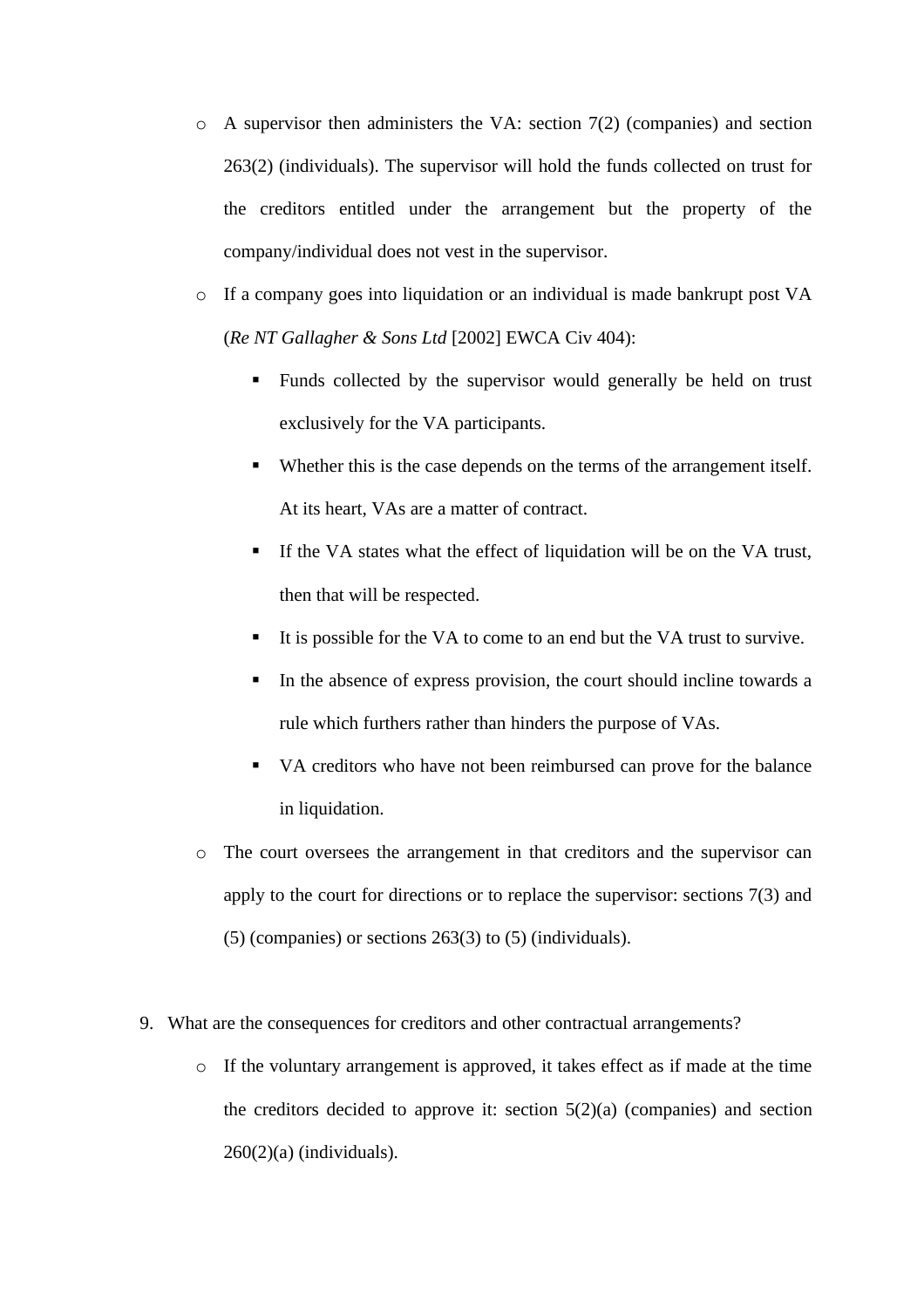- o VA binds every person who in accordance with the rules was entitled to vote or would have been entitled if he had had notice of the decision procedure: section 5(2)(b) (companies) and section 260(2)(b) (individuals):
	- Every creditor, secured or unsecured, who has notice of the decision procedure is entitled to vote in respect of that creditor's debt: IR 15.28(5). Entitled to vote according to the amount of their claim: IR 15.31(1). If the claim is unliquidated or unascertained, the creditor can vote if the chair or convener gives the debt an estimated minimum value for the purpose of entitlement to vote. It will be estimated at £1 unless the chair or convener decides to put a higher value of the claim: IR 15.31(2) and (3).
- o The VA is a statutory "contract" so what its consequences are (save for binding the creditors) depends on a construction of the arrangement. It can compromise future debts but this will depend on the wording of the VA.
- o A voluntary arrangement cannot affect the rights of a secured creditor to enforce their security, except by that creditor agreeing: section 4(3) (companies) and section 258(4) (individuals).
- 10. How is one set up? A very simple what do you need to do to get one, including the moratorium
	- o The directors of a company may make a proposal to the company and to its creditors for a composition in satisfaction of its debtors or a scheme of arrangement of its affairs: section 1(1) of the IA.
	- o Likewise an individual who is an undischarged bankrupt or would be able to make a bankruptcy application can make a proposal: section 256A(1) of the IA.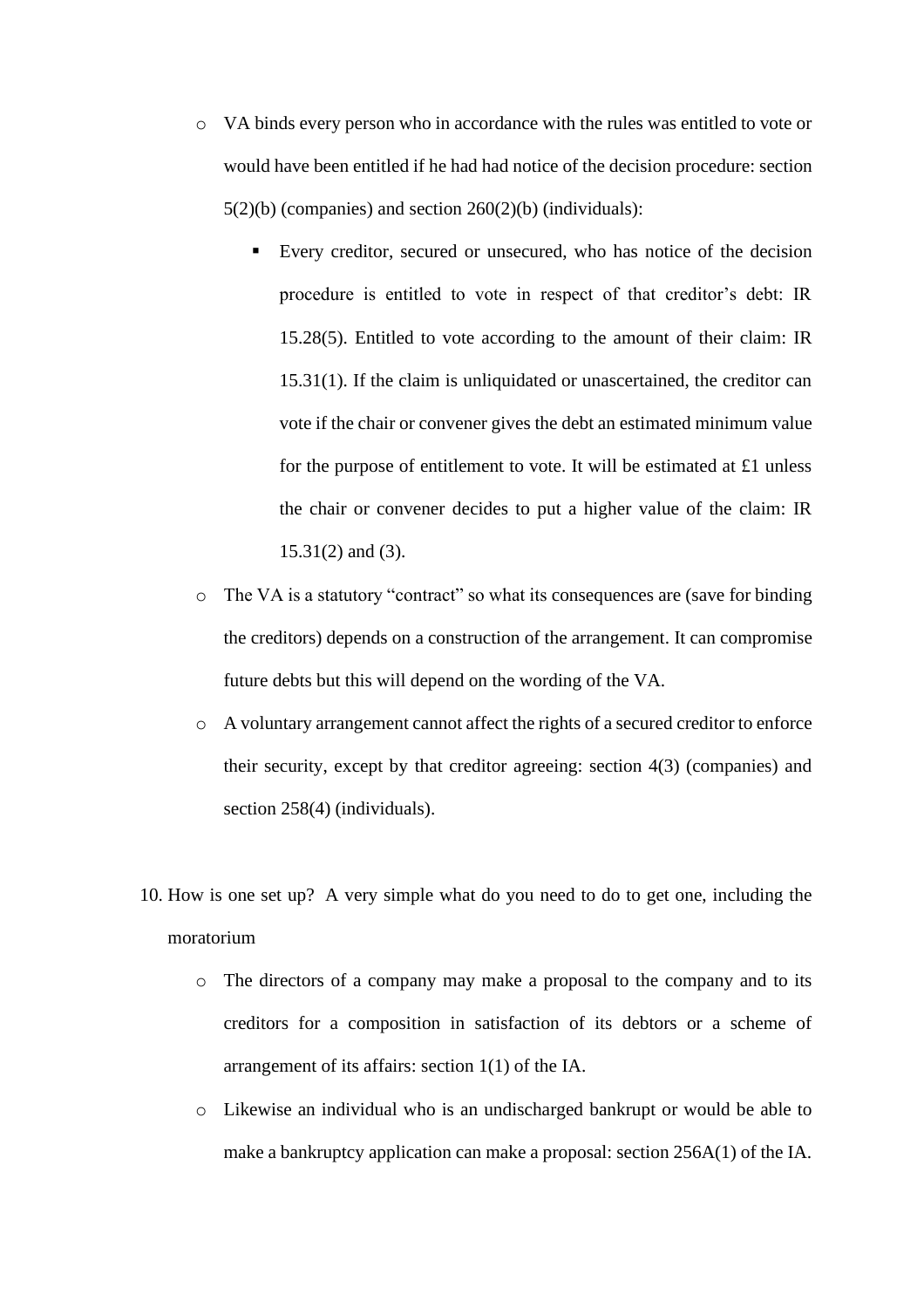- o The proposal will provide for a qualified insolvency practitioner to act as a nominee in relation to the voluntary arrangement either as trustee or otherwise for the purpose of supervising the VA: section 1(2) of the IA (companies) and section 253 and section 256A (individuals).
- o The nominee will make a report to court within 28 days for companies or 14 days for individuals of being given notice of the proposal: section 2(2) of the IA (companies) or section 256A(3) (individuals). The report will state whether the VA has a reasonable prospect of being approved and implemented and whether it should be considered at a meeting of creditors (and the company).
- o If the nominee thinks the proposal should be considered, they must seek a decision from the creditors (and the company): section 3(1) of the IA (companies) or section 257(2) (individuals).
- o The creditors' decision in CVA must be by a qualifying decision procedure which means:
	- Oualifying decision procedure means any decision procedure save for a physical meeting unless requisitioned: section 246ZE(2). The deemed consent procedure cannot be used: section 246ZF(1)(b).
- o Similarly, a decision procedure in IVA cannot be by a physical meeting unless requisitioned or by deemed consent: sections 379ZA(2) and 379ZB.
- o Where the creditors are asked to decide, they can approve the VA with or without modifications: section 4(1A) (companies) or section 258(1) (individuals). Similarly, for the company itself: section 4(1A).
- o After the decision procedure in CVA, the nominee must report the decision of creditors and the company to the court and, immediately after reporting, give notice to the prescribed people: sections 4(6) and (6A) (companies). For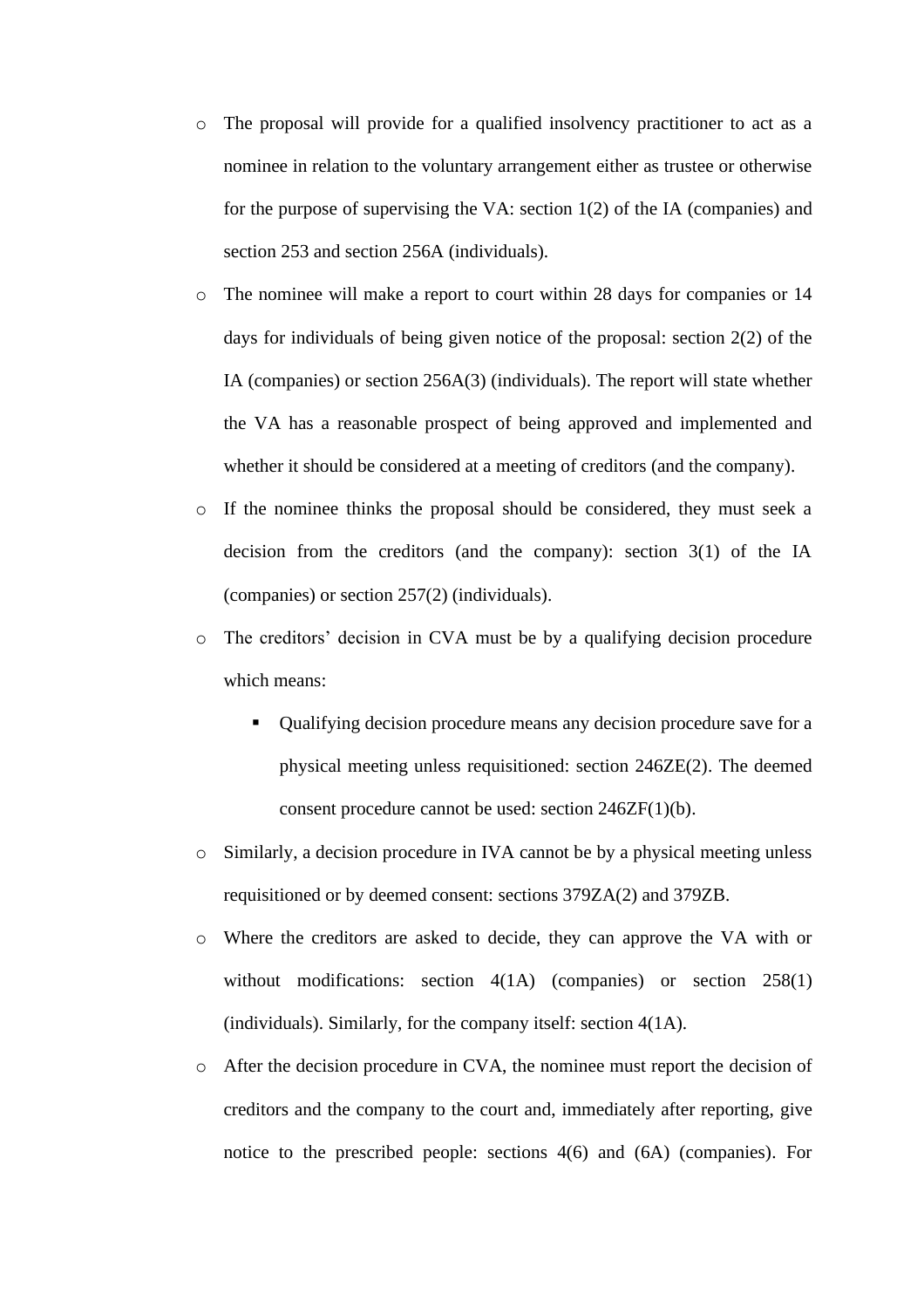individuals, the notice must be given to the prescribed persons: section 259(1) (individuals).

- **•** Prescribed persons for companies: registrar of companies and everyone who was invited to consider the proposal or to whom notice of the meeting or decision procedure was delivered: IR 2.38(5) and (6).
- **•** Prescribed persons for individuals: everyone invited to consider the proposal and to whom notice of a decision procedure was given, any other creditor, and, if the individual is bankrupt, the OR and any trustee: IR 8.24(5).
- o A moratorium can be obtained for certain companies when directors intend to propose a VA: section 1A of the IA.
	- Rarely used procedure.
	- Only companies with two or more of following requirements: a turnover of no more than £10.2million, balance sheet of not more than £5.1 million and no more than 50 employees: section 382(3) of the Companies Act 2006. That must be for the year ending with the filing or the financial year which ended before that date: para 3 of Schedule 1A. A number of exclusions: does not apply if the company is in admin or liquidation, has a parent which is not a small company, if it has certain liabilities such as one of £10m or more.
	- If the directors want a moratorium, they must file with the court the proposal, a statement that the company is eligible for the moratorium and the nominee's statement that the VA is likely to be approved, there are likely to be sufficient funds to be able for the company to carry on business during the proposed moratorium and the proposal should be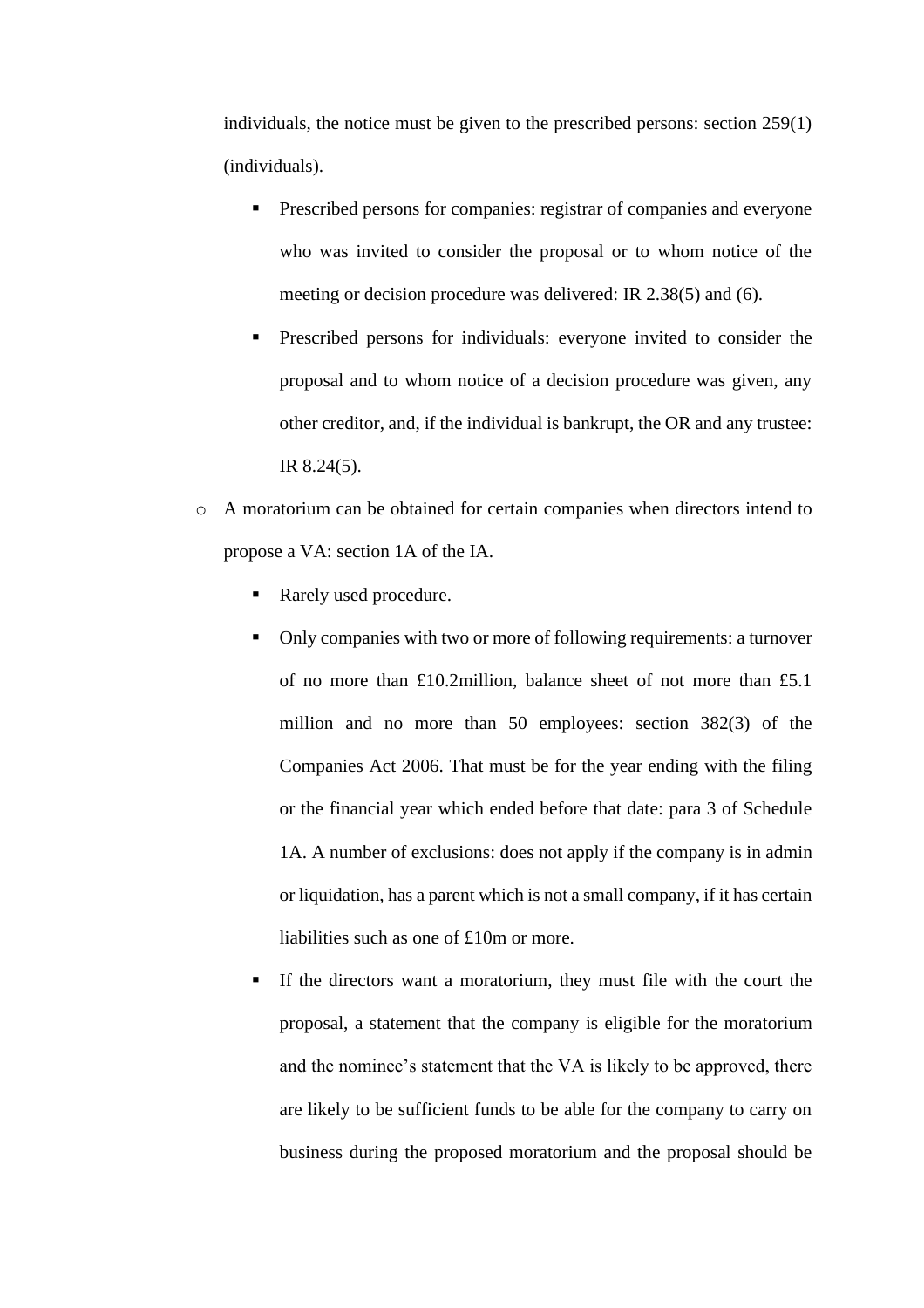considered by the creditors and company: para 7 of Schedule A1. The moratorium then comes into force when the documents are filed and lasts until the later of the day on which the company is first held or creditors decide, unless that does not happen within the first 28 days after it beginning when it will end automatically unless it is extended: para 8 of Schedule A1.

- The moratorium means that no petition can be presented to wind up the company or resolution passed for its winding up, no landlord can forfeit premises, no other steps can be taken to enforce security or repossess goods and no proceedings or execution can be commenced or continued unless the court gives consent: para 12(1) of Schedule A1.
- o An individual can get an interim order under section 252 of the IA, which prohibits a petition from being presented or proceeded with, prevents a landlord exercising a right of re-entry peaceably without leave of the court and prohibits proceeding without the court's permission:
	- An application can be made where a debtor intends to propose a VA, on the day the application was made the debtor was undischarged bankrupt or able to make a bankruptcy application, no previous application for an interim order has been made and the nominee is willing to act in relation to the proposal: sections 253 and 255(1) of the IA. The court may make an order if it thinks it would be appropriate for facilitating the consideration and implementation of the proposal: section 255(2). The interim order will last for a period 14 days after the making of the order: section 255(6).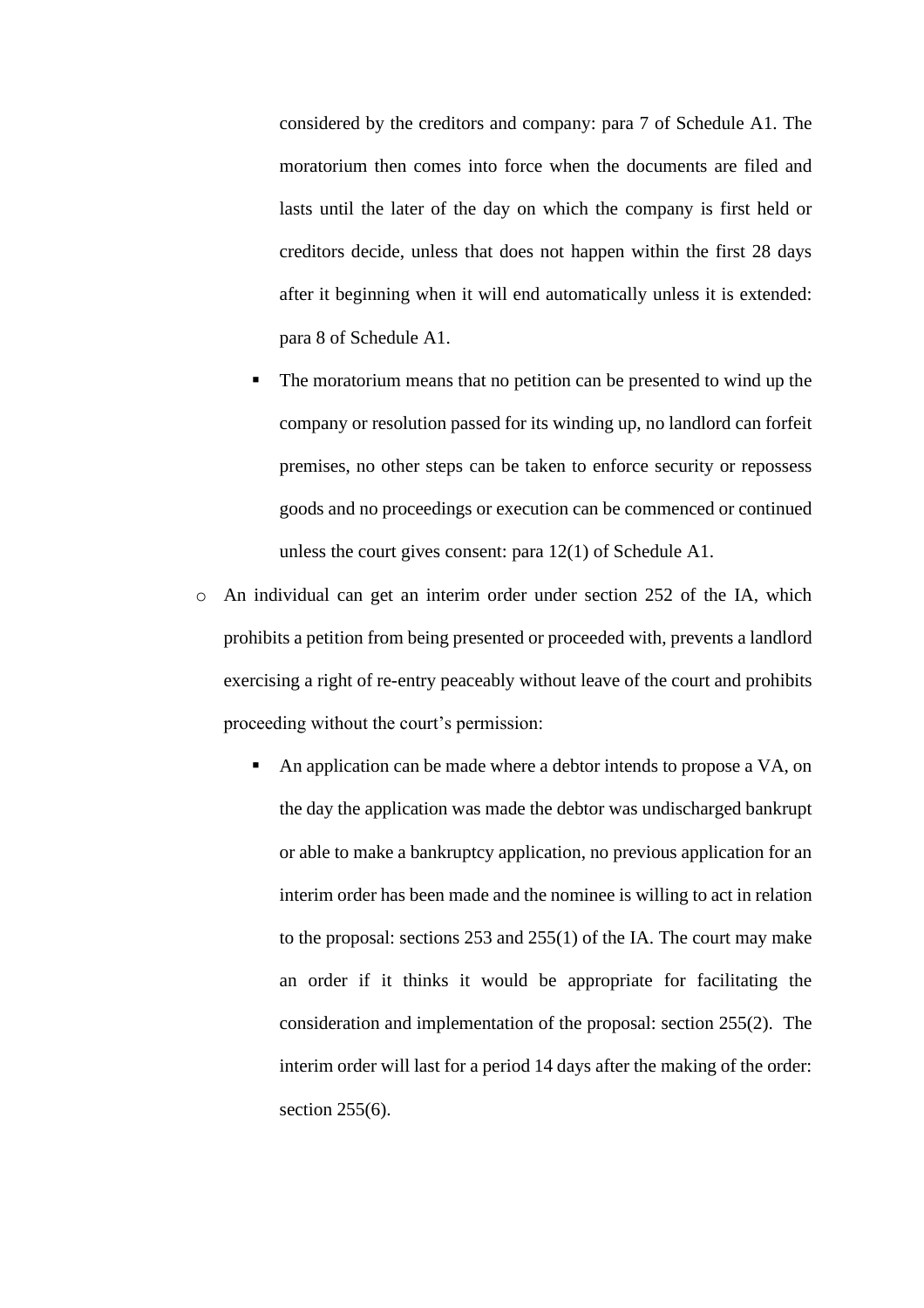- A stay comes into effect while the application is pending: section 254 of the IA.
- 11. Can it be challenged and, if so, on what grounds and how?
	- o Voluntary arrangements can be challenged on the basis that it unfairly prejudices the interests of a creditor (or a member or contributory of a company) and/or that there has been some material irregularity in relation to the relevant qualifying decision procedure (or at the company meeting): section 6(1) (companies) and section 262(1) (individuals).
	- o The people who can challenge are those who were entitled to vote in the relevant qualifying decision procedure (or meeting of the company) or would have been entitled had they had notice; the nominee; and if the company is being wound up or in administration, the administrator or liquidator: section 6(2) (companies) or section 262(2) (individuals).
	- $\circ$  The application must be made within 28 days beginning the first day on which the reports to court were made or, if the person did not have notice of the decision procedure, within 28 days of the day he became aware that the decision procedure had taken place: section 6(3) (companies) or section 262(3) (individuals).
		- Note: the court has no power to extend the time limit for companies but does for individuals: *Re Bournemouth and Boscombe AFC Co Ltd*  [1998] BPIR 183.
	- o If the court is satisfied on either of the grounds, it can: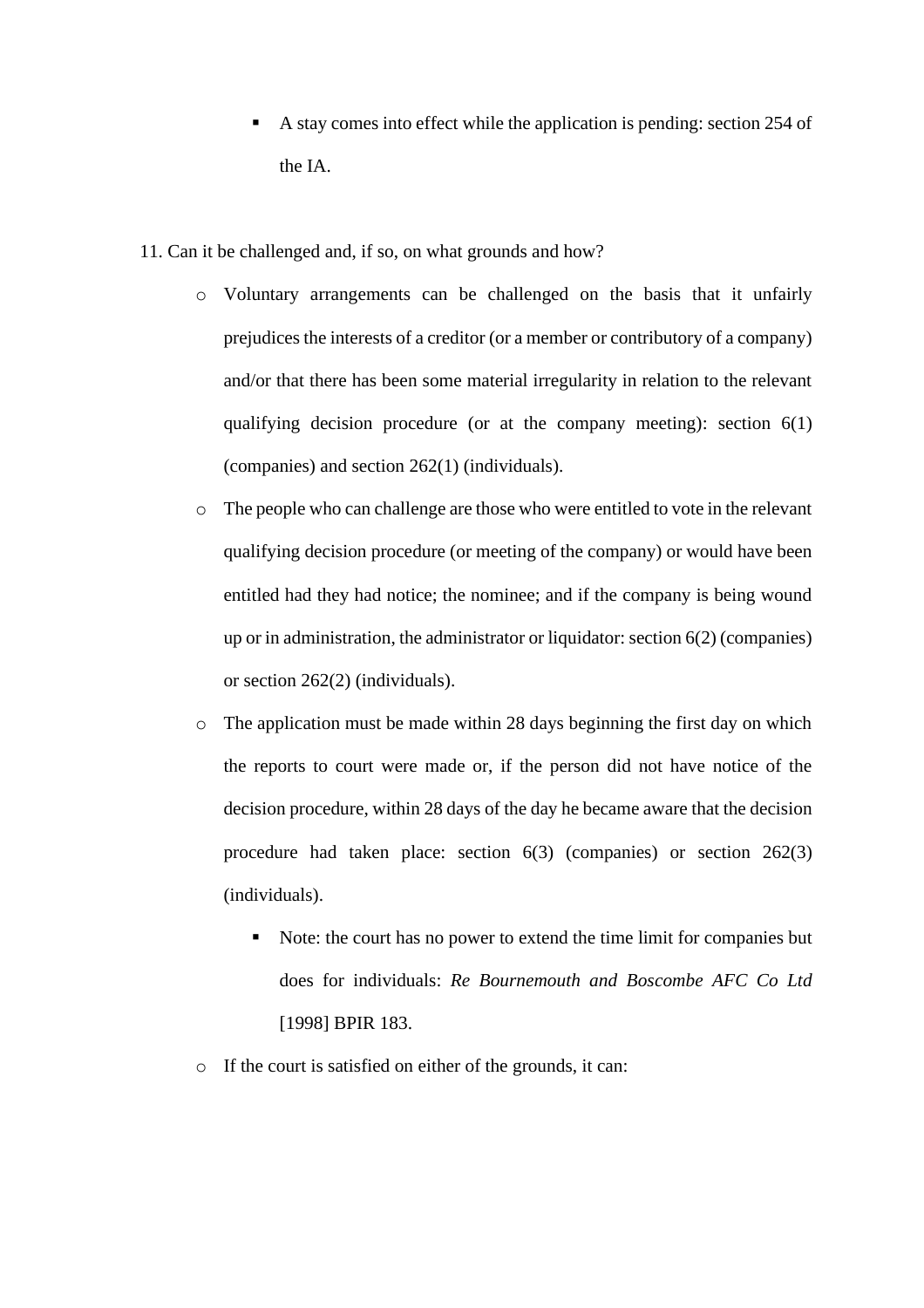- Revoke or suspend the decision approving the VA or any decision taken at a meeting or in the decision procedure: section  $6(4)(a)$  (companies) or section 262(4)(a) (individuals);
	- Whether it can be revoked after the VA is terminated is a question in *Williams v Carraway Guildford (Nominee A) Ltd,* the Regis hair salon CVA challenge by a group of landlords, and on 14/11/19, High Court in [2019] EWHC 3073 (Ch) said it was not a question suitable for summary judgment/strike out.
- Give a direction to summon a further company meeting to consider a revised proposal or reconsider the original proposal: section 6(4)(b) (companies).
- **EXECUTE:** Direct any person to seek a decision from the company's creditors as to whether they approval a revised proposal: section  $6(4)(c)(i)$  (companies) or section  $262(4)(b)(i)$  (individuals).
- **If the case is a material irregularity case, direct any person to seek a** decision from the creditors as to whether they approval the original proposal: section  $6(4)(c)(ii)$  (companies) or section  $282(4)(b)(ii)$ (individuals).
- If satisfied that the person does not intend to make a revised proposal, it can revoke an earlier direction to seek a decision on that proposal and revoke or suspend any decision approving the VA: section 6(5) (companies) or section 262(5) (individuals).
- Give supplemental directions as it thinks fit, in particular with regard to things done in the VA since it took effect: section 6(6) (companies) or section 262(7) (individuals).